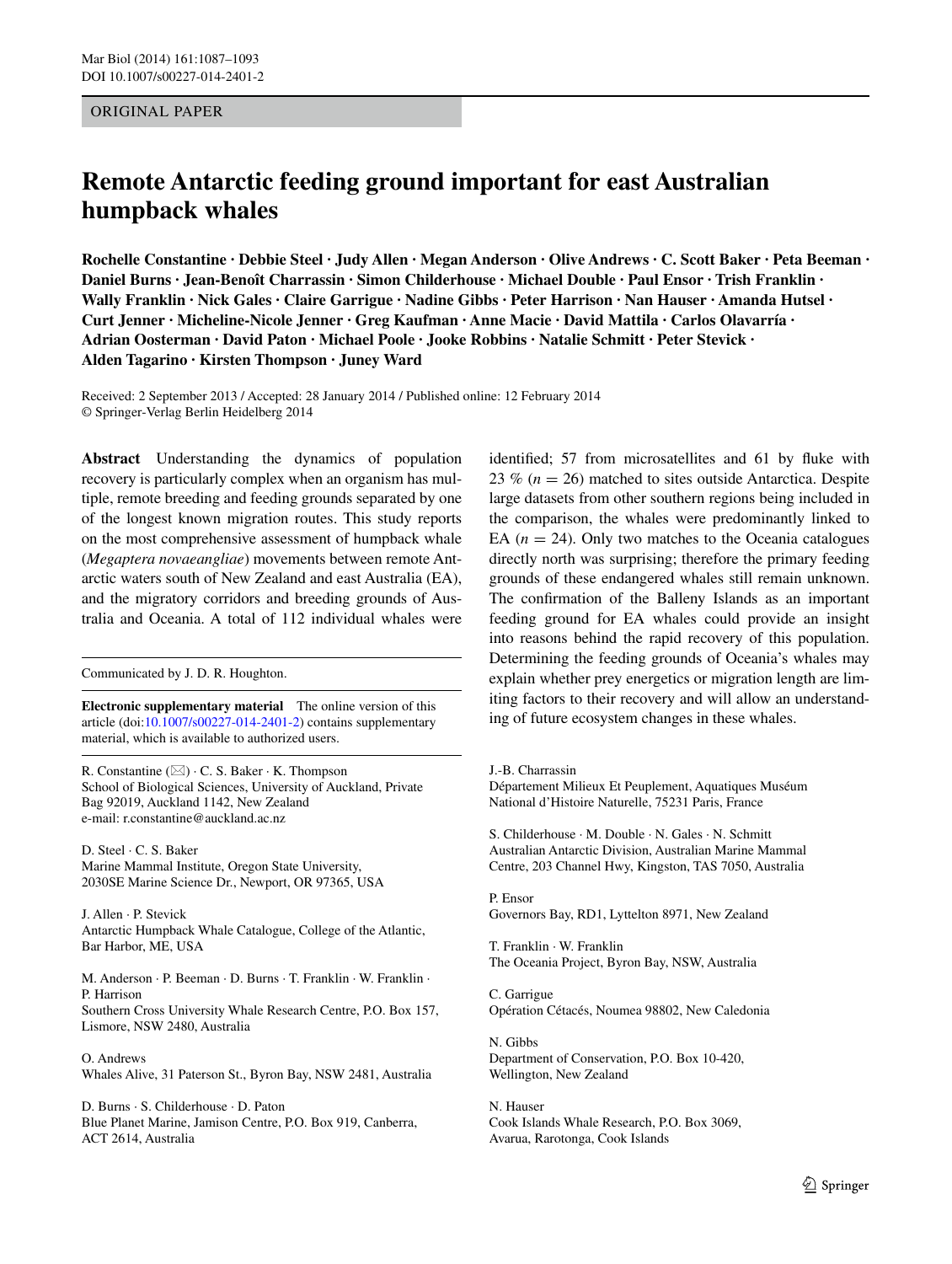## **Introduction**

Migrations are necessary for animals that require spatially separated habitats, such as breeding and feeding grounds, but few mammals undertake long periods of fasting as a consequence of differences in these habitats. For species of concern, understanding all ecological requirements is crucial when determining their recovery. Humpback whales (*Megaptera novaeangliae*) undertake annual migrations between polar feeding grounds and tropical breeding grounds and show population structuring, primarily due to maternal philopatry (Clapham [2009](#page-5-0)). Most humpback populations are recovering from depletion (Clapham and Baker [2002](#page-5-1)); however, adjacent populations in the southern hemisphere show highly variable recovery rates (Clapham [2009\)](#page-5-0). The east Australia (EA) humpback whale population is growing at 10.6 % per annum (Noad et al. [2011\)](#page-5-2), which is near the maximum growth rate for the species (Zerbini et al. [2010\)](#page-6-0), whereas neighbouring Oceania subpopulations found on the breeding grounds between New Caledonia and French Polynesia (Fig. [1](#page-2-0)) are recovering considerably more slowly (Childerhouse et al. [2008](#page-5-3); Constantine et al. [2012\)](#page-5-4).

The Antarctic feeding grounds of southern hemisphere humpback whales are remote and largely unsurveyed; therefore, links between the breeding and feeding grounds

A. Hutsel · G. Kaufman · A. Macie Pacific Whale Foundation, Wailuku, HI 96793, USA

C. Jenner · M.-N. Jenner Centre for Whale Research (Western Australia), Fremantle, WA, Australia

D. Mattila

Hawaiian Islands Humpback Whale National Marine Sanctuary, 726 S. Kihei Road, Kihei, HI 96753, USA

C. Olavarría

Fundacion CEQUA, 21 de Mayo #1690, 061 Punta Arenas, Chile

A. Oosterman

Norfolk Island Whale Survey, Scarborough, QLD, Australia

#### M. Poole

Marine Mammal Research Program, BP 698, 98728 Maharepa, Moorea, French Polynesia

#### J. Robbins

Provincetown Center for Coastal Studies, 5 Holway Avenue, Provincetown, MA 02657, USA

A. Tagarino Department of Marine and Wildlife Resources, P.O. Box 3730, Pago Pago 96799, American Samoa

#### J. Ward

Ministry of Natural Resources and Environment, Government of Samoa, Private Bag, Apia, Samoa

are poorly understood (Valsecchi et al. [2010;](#page-6-1) Schmitt et al. [2013](#page-6-2)). Discovery tags from whaling (Dawbin [1964\)](#page-5-5), genotypes (Steel et al. [2008](#page-6-3)), satellite telemetry (Garrigue et al. [2010a;](#page-5-6) Hauser et al. [2010\)](#page-5-7), acoustics (Garland et al. [2013\)](#page-5-8) and photo-identification (Stevick et al. [2010](#page-6-4); Robbins et al. [2011](#page-5-9)) show single movements between defined breeding grounds and feeding areas (International Whaling Commission (IWC) Areas IV–I; Fig. [1\)](#page-2-0) but large feeding aggregations of whales south of NZ have yet to be described.

Determining the Antarctic feeding grounds of southern hemisphere whales may provide important insights into causes behind the different population recovery rates. Previous opportunistic surveys have resulted in six fluke matches between EA and Area V (Fig. [1](#page-2-0)) feeding grounds (Kaufman et al. [1990](#page-5-10); Rock et al. [2006;](#page-6-5) Franklin et al. [2012](#page-5-11)). Until now, there has been no comprehensive comparison of whales from Antarctic feeding grounds south of Oceania and EA and links to their migration routes and breeding grounds. We expected Antarctic Area V, spanning the Antarctic waters 130°E–170°W directly south of EA and east of NZ (Fig. [1\)](#page-2-0), to be an important feeding ground for whales breeding in western Oceania as it was an area of historical abundance. Here we conduct the first large-scale research effort using fluke photographs and genotyping to determine the identity of humpback whales on the productive Area V Antarctic feeding grounds south of Oceania.

## **Methods**

#### Photo-identification

Humpback whales were identified from photographs of natural markings on the underside of their flukes (Katona et al. [1979](#page-5-12)). Photographs were collected during two Antarctic voyages; (1) the Antarctic Whale Expedition (AWE), a dedicated Antarctic cetacean research voyage, from 2 February to 15 March 2010, that surveyed 5,800 nm south of 60° between 150°W and 150°E (Gales [2010](#page-5-13)). (2) The French Cetacés en Terre Adélie (CETA) programme, with opportunistic cetacean sightings from 10 to 22 January 2010 on the Adélie Land continental shelf between 140 and 146°E (Garrigue et al. [2010b](#page-5-14)). Images from these two expeditions were combined to make a single catalogue (AWE/CETA) of the best image of each whale and curated on a website at the Australian Antarctic Division. The AWE/CETA catalogue was then matched to existing fluke catalogues from Australia, Oceania and Antarctica resulting in broad coverage of migratory corridors, breeding grounds and other Antarctic waters (Table [1\)](#page-2-1). These catalogues, curated by different researchers, had been internally reconciled so only a single image of each whale existed in the respective catalogues, but many of the catalogues from different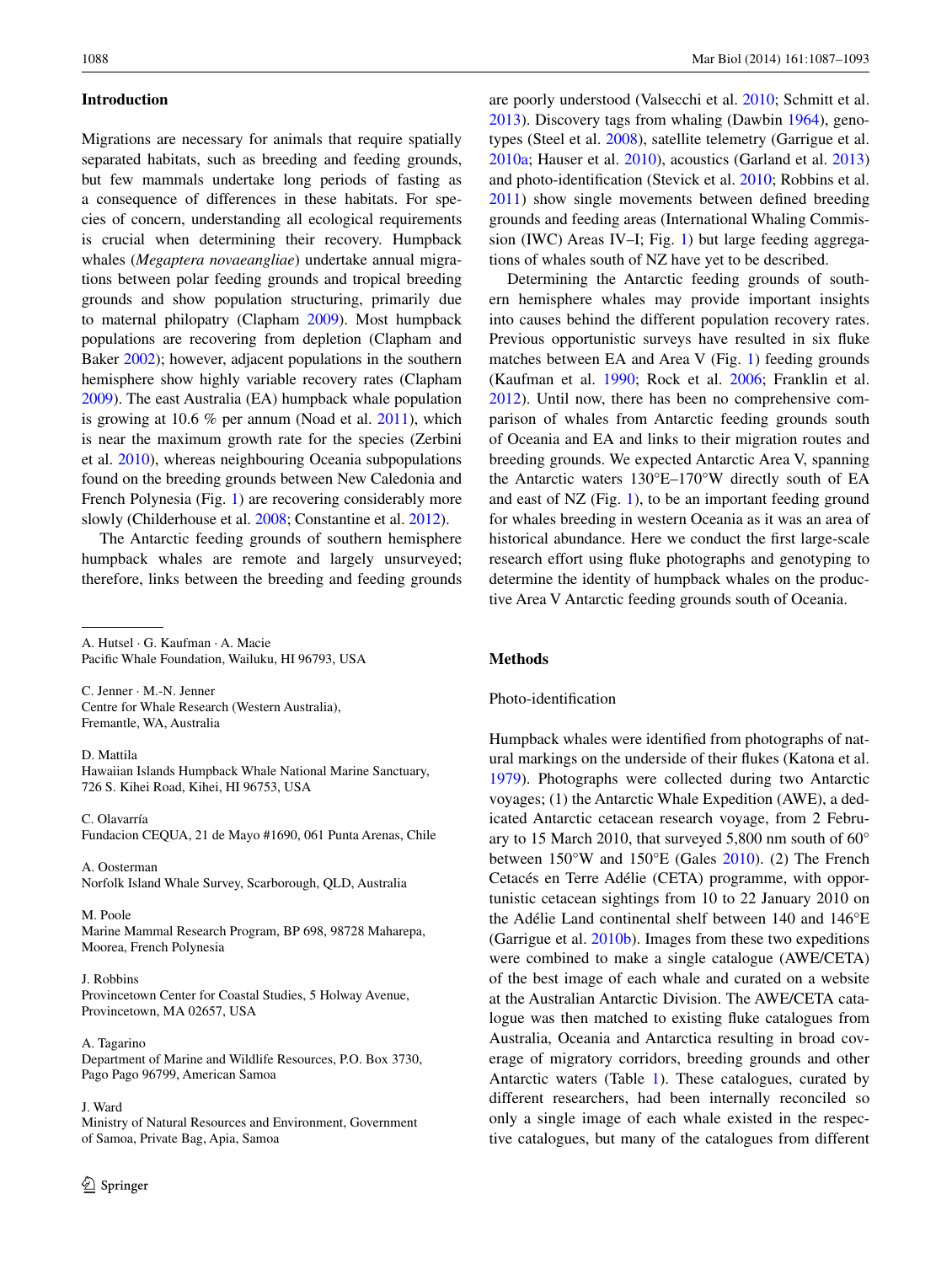

<span id="page-2-0"></span>**Fig. 1** Location and number of genotype (*dashed line*) and photoidentification (*solid line*) matches of humpback whales from Antarctica to the migratory corridors and breeding grounds of Australia, New Zealand and Oceania. The Antarctic Whale Expedition survey

<span id="page-2-1"></span>**Table 1** Summary of the regional photo-identification catalogues matched to AWE/CETA

| Location         | Breeding, migration,<br>feeding | Total  |  |
|------------------|---------------------------------|--------|--|
| West Australia   | M; B                            | 1,664  |  |
| East Australia   | M; B                            | 9,994  |  |
| AHWC (assorted)  | B                               | 2,403  |  |
| AHWC (Antarctic) | F                               | 1,270  |  |
| New Zealand      | М                               | 100    |  |
| Norfolk Island   | М                               | 6      |  |
| Oceania          | B                               | 1,806  |  |
| Overall total    |                                 | 17,243 |  |

The Antarctic humpback whale catalogue (AHWC, curated by JA) contains images from the breeding and feeding grounds and hence the delineation of this catalogue into two categories

areas had not been reconciled with each other. While the AWE/CETA catalogue only contains the best image of each whale, the sum of individuals across the other catalogues

boundaries of 150°E and 150°W which provided the majority of the data are demarcated. The location of the two matched photographs taken on the French Cetacés en Terre Adélie expedition are noted as **CETA** 

is likely to include duplicate images of some individuals. Therefore, the total number of images matched to the AWE/CETA catalogue exceeds the actual number of individual whales. This refers primarily to EA where several catalogues of over 1,000 whales exist and to date have not been reconciled.

# Genetic identification

Tissue samples were collected during the AWE using a biopsy rifle system. Total cellular DNA was isolated using an automated Promega Maxwell®16 System. Ten microsatellite loci were amplified for each sample (GT211, GT575 (Bérubé et al. [2000](#page-5-15)), GATA417 (Palsbøll et al. [1997](#page-5-16)), EV1, EV14, EV37, EV94, EV96 (Valsecchi and Amos [1996\)](#page-6-6) and rw4-10 (Waldick et al. [1999](#page-6-7)). For each locus, one of the primers within each pair was labelled fluorescently at the 5′ end to allow for visualisation of alleles on an automated ABI 3130 sequencer (Applied Biosystems). Sex was determined using a fluorescent 5′ exonuclease assay producing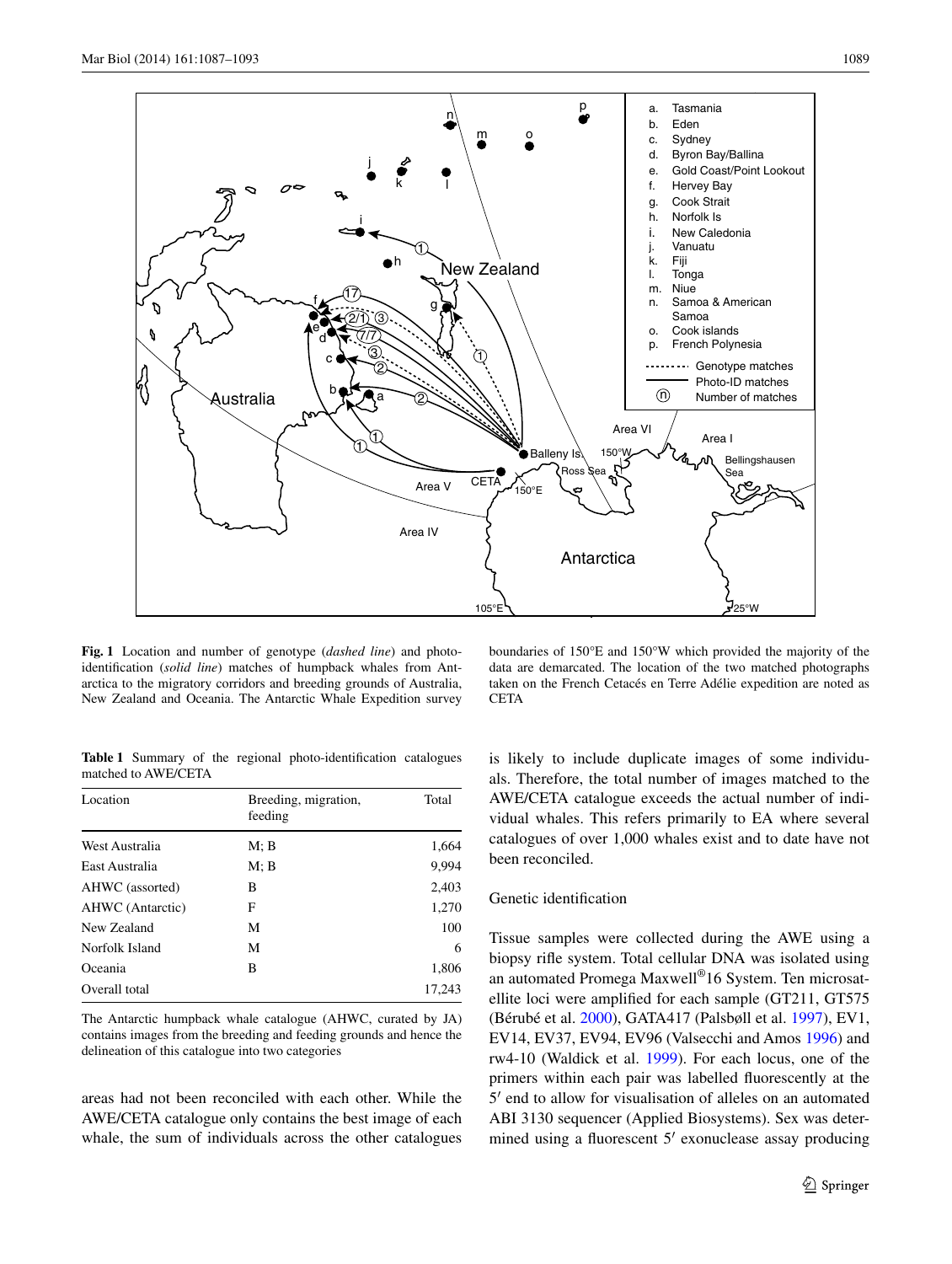| Region                       | No. loci | No. loci shared<br>with AWE | Dataset      | Years     | No. unique<br>genotypes |
|------------------------------|----------|-----------------------------|--------------|-----------|-------------------------|
| Oceania breeding grounds     |          |                             |              |           |                         |
| New Caledonia                | 17       | 10                          | <b>SPWRC</b> | 1995-2005 | 388                     |
| Tonga                        | 17       | 10                          | <b>SPWRC</b> | 1991-2009 | 371                     |
| Samoa/American Samoa         | 17       | 10                          | <b>SPWRC</b> | 2001-2009 | 88                      |
| Cook Islands                 | 17       | 10                          | <b>SPWRC</b> | 1996-2005 | 108                     |
| French Polynesia             | 17       | 10                          | <b>SPWRC</b> | 1997-2007 | 230                     |
| Niue                         | 17       | 10                          | <b>SPWRC</b> | 2008      | 3                       |
| <b>Total Oceania</b>         |          |                             |              |           | 1,188(1,140)            |
| Northbound migration         |          |                             |              |           |                         |
| Byron Bay, EA                | 13       | 8                           | SCU          | 1996-2004 | 337                     |
| Eden, EA                     | 10       | 10                          | <b>AMMC</b>  | 2008      | 43                      |
| Tasmania, EA                 | 10       | 10                          | <b>AMMC</b>  | 2006-2008 | $\mathbf{1}$            |
| Cook Strait, NZ              | 17       | 10                          | <b>SPWRC</b> | 2003-2009 | 65                      |
| Total northbound             |          |                             |              |           | 446                     |
| Southbound migration         |          |                             |              |           |                         |
| Hervey Bay, EA               | 13       | 8                           | SCU          | 1997-2003 | 365                     |
| Ballina, EA                  | 13       | 8                           | SCU          | 2003-2004 | 63                      |
| Eden, EA                     | 10       | 10                          | <b>AMMC</b>  | 2008      | 18                      |
| Tasmania, EA                 | 10       | 10                          | <b>AMMC</b>  | 2006-2008 | 69                      |
| Exmouth, WA                  | 10       | 10                          | <b>AMMC</b>  | 2007      | 204                     |
| Total southbound             |          |                             |              |           | 719                     |
| Total breeding and migration |          |                             |              |           | 2,353 (2,272)           |

<span id="page-3-0"></span>**Table 2** Unique genotypes (individual whales) sampled on breeding grounds and migratory routes (details in electronic supplementary material, Table 4)

The number of unique genotypes across the entire region (i.e. between-region matches removed) shown in parentheses

*EA* east Australia, *NZ* New Zealand, *WA* west Australia

Dataset curators are *SPWRC* South Pacific Whale Research Consortium, *SCU* Southern Cross University, Australia, *AMMC* Australian Marine Mammal Centre, Australia

PCR product from the ZFX and ZFY orthologous gene sequences (Morin et al. [2005](#page-5-17)). Sequencing of 700 bp of the mitochondrial (mt)DNA control region followed Olavarría et al. [\(2007](#page-5-18)).

Replicates were identified and removed from within the dataset using GenAlEx (Peakall and Smouse [2012](#page-5-19)). Genotypes of the remaining individuals were then compared to 2,272 previously typed individuals from Australia and Oceania (Table [2\)](#page-3-0), some of which had been compared previously (Anderson et al. [2010\)](#page-4-0). All datasets included mtDNA control region sequence and sex information (supplementary material, tables 1–3). Initial genotype matching between the datasets was conducted using Cervus (Kalinowski et al. [2007\)](#page-5-20) using 'relaxed' conditions to avoid false exclusion of true matches due to genotyping or standardisation errors. The relaxed conditions required a minimum of six matching loci to confirm identity (Waits and Leberg [2000](#page-6-8); Waits et al. [2001](#page-6-9); Hoffman and Amos [2005](#page-5-21); Morin et al. [2010](#page-5-22)).

#### **Results**

We identified 112 individual humpback whales (fluke  $n = 61$ ; genotype  $n = 57$ ; of these, both methods  $n = 6$ ). Despite extensive but non-systematic coverage near the humpback whales' preferred habitat near the sea-ice edge, sightings were unevenly distributed even when taking sighting conditions into consideration (Gales [2010](#page-5-13)). The greatest number of whales was sighted near the Balleny Islands compared to other areas along the survey route (Gales [2010](#page-5-13)). Subsequently, the majority of whales were photographed ( $n = 57$ ) or biopsied ( $n = 56$ ) near the Balleny Islands (66°55′S 163°45′E) (Gales [2010;](#page-5-13) Garrigue et al. [2010b](#page-5-14)) (Fig. [1\)](#page-2-0).

Sixty-one individual whales included in the AWE/CETA catalogue were matched to 17,243 other catalogued images (Table [1](#page-2-1)). Twenty-five (41 %) whales matched other catalogues (EA = 24, New Caledonia = [1](#page-2-0)) (Fig. 1) with matches dating back to 1984. Sixteen whales were sighted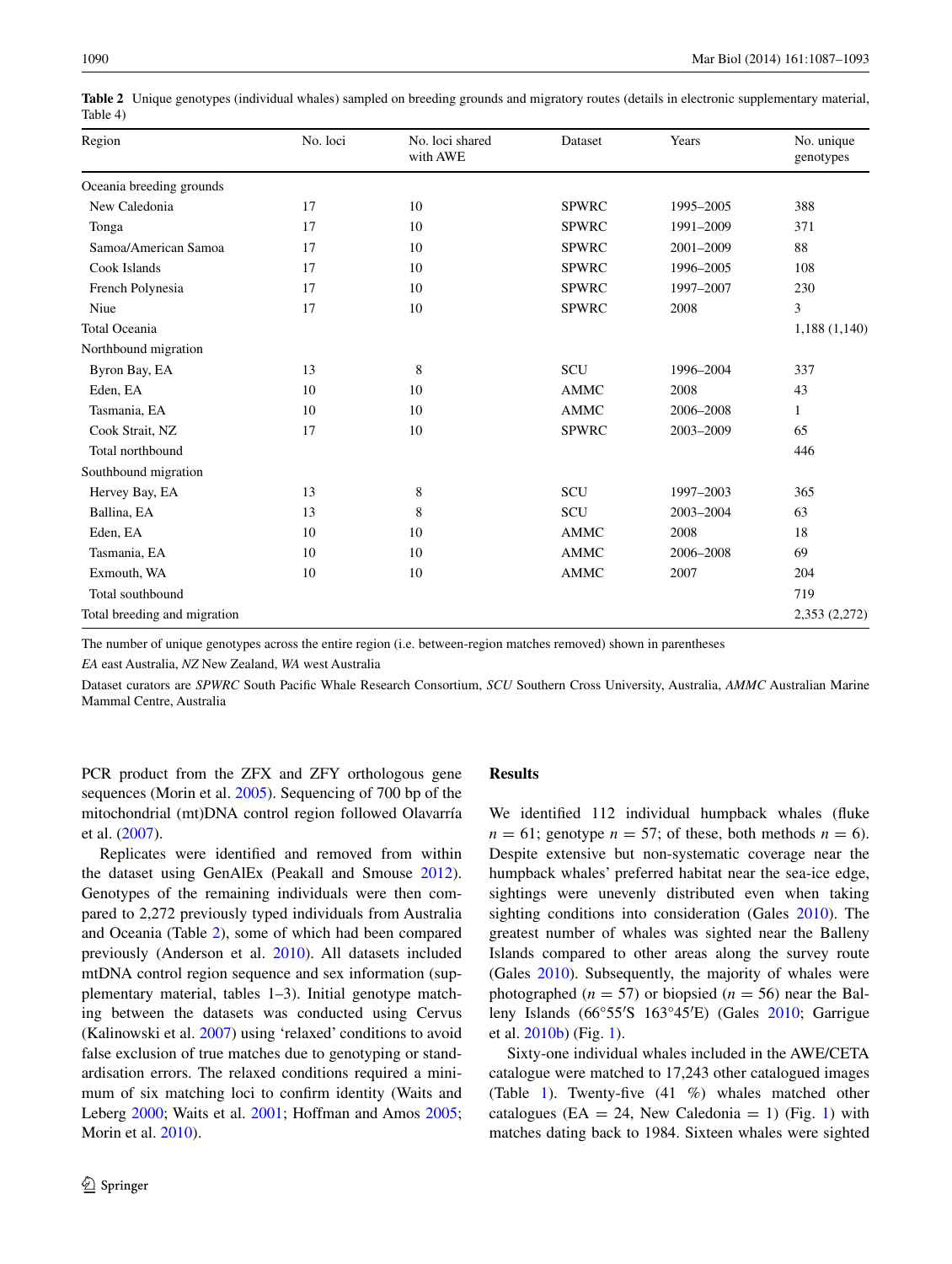more than once. Of these, individuals were sighted on average 2.2 times with an average of 6.7 years between the initial sighting and their AWE/CETA sighting when each whale was counted once per location per annum.

Analysis of the mtDNA control region resolved 26 previously described haplotypes (Olavarría et al. [2007\)](#page-5-18) and two new haplotypes. There was a 1:1 sex ratio (28 females/29 males) of genotyped whales. Comparison of the 57 AWE whales to 2,272 unique individuals from other areas (Table [2\)](#page-3-0) resulted in seven matches ( $EA = 6$ ,  $NZ = 1$ ) (Fig. [1\)](#page-2-0). Six to ten matching microsatellite loci were considered sufficient to establish a match (pID,  $2.3 \times 10^{-7}$ , supplementary material, table 4), given the small number of pairwise matches  $(57 \times 2,272 = 1.3 \times 10^5)$ .

#### **Discussion**

Our research unequivocally shows the importance of the Balleny Islands region as a feeding ground for EA humpback whales as surprisingly; with the exception of two matches (to the New Caledonia breeding ground and NZ migratory corridor), all matches were to EA whales. The Antarctic feeding areas for whales from the Oceania breeding grounds remain unknown despite the majority of the data being collected at the Balleny Islands, a likely feeding ground south of western Oceania (Fig. [1](#page-2-0)). We present the most comprehensive matching of individually identified humpback whales undertaken in this poorly surveyed Antarctic region, which provides insight into the ecology of humpback whales.

The Balleny Islands represent a productive part of eastern Antarctica (Atkinson et al. [2009](#page-5-23)), and this humpback whale feeding ground may provide valuable insights into why the EA subpopulation is recovering rapidly (Noad et al. [2011](#page-5-2)), in contrast to the endangered Oceania whales (Constantine et al. [2012\)](#page-5-4). Whales are likely to have similar energetic requirements to survive irrespective of the Antarctic feeding ground location (Reilly et al. [2004](#page-5-24)), and it is possible that regional productivity and the length of migration path may play a role in population recovery. EA whales feed at Eden, south-eastern Australia, on their southern migration before reaching the Antarctic feeding grounds (Stamation et al. [2007\)](#page-6-10). Satellite-tagged humpbacks on their southern migration past east Australia stopped for periods of days to weeks (Gales et al. [2009\)](#page-5-25) at the productive subtropical front passing the south-west coast of the South Island, NZ (Murphy et al. [2001\)](#page-5-26). It has been suggested that they may opportunistically feed on prey patches before they arrive in Antarctic waters. Telemetry could help determine the relationship between whale foraging behaviour on their migratory path and on the feeding grounds by measuring chlorophyll *a* productivity (e.g. Laidre et al. [2010\)](#page-5-27) and niche preferences within the water column (e.g. Friedlaender et al. [2006](#page-5-28)).

Understanding the role of opportunistic feeding grounds to the energetics of humpback whales may provide insights into the different recovery rates of this species.

Despite the essential role of Antarctic waters as the summer feeding grounds for all southern hemisphere whales (de la Mare [1997](#page-5-29); Reilly et al. [2004](#page-5-24); Nicol et al. [2008\)](#page-5-30), most recent research on humpback whale feeding grounds has been conducted around the Antarctic Peninsula (Thiele et al. [2004](#page-6-11); Friedlaender et al. [2006\)](#page-5-28). The potential Antarctic feeding grounds available to Oceania's humpback whales cover a broad and largely inaccessible expanse of the Southern Ocean (Fig. [1\)](#page-2-0). Throughout these waters, there is variation in productivity and sea-ice edge dynamics; both factors are important for humpback whales in Antarctica (de la Mare [1997](#page-5-29); Murphy et al. [1998](#page-5-31); Holland and Kwok [2012;](#page-5-32) Bintanja et al. [2013](#page-5-33)). It would be valuable in the future if researchers working in the poorly studied area between the eastern Ross Sea and Bellingshausen Sea, located west of the Antarctic Peninsula (Fig. [1\)](#page-2-0), could photo-identify whales in these waters. This information may reveal the Oceania whales' feeding grounds. There are a few records of humpback whales from eastern Oceania matching to the waters west of the Antarctic Peninsula (Steel et al. [2008](#page-6-3); Robbins et al. [2011\)](#page-5-9), and we suggest that the highly productive waters of the western Antarctic Peninsula may provide the feeding grounds for some of Oceania's humpback whales. Satellite tag deployments and comparing photo-ID and genetic data from Oceania to the Antarctic Peninsula may determine the strength of these linkages.

Our research has shown that the Balleny Islands are important for EA humpback whales. Unfortunately, the feeding grounds of Oceania's humpback whales remain unresolved, and the waters between their breeding grounds and Antarctica remain poorly surveyed. Further investigation of linkages between feeding grounds and migratory paths is vital to resolve whether Oceania's whales are recovering slowly due to resource limitations, migration distance and/or if population declines from historical whaling remains a driving factor.

**Acknowledgments** The Australian and New Zealand Governments funded the AWE with the Australian Antarctic Division and National Institute for Water and Atmospheric Research providing excellent logistical support. CETA is funded by the French Government and IPEV. Thank you to the numerous funding agencies and contributors supporting the datasets that allowed this collaboration. Also, thanks to the reviewers who provided helpful comments that improved this paper. Data were collected in accordance with animal ethics and permit requirements.

## **References**

<span id="page-4-0"></span>Anderson M, Steel D, Franklin W, Franklin T, Paton D, Burns D, Harrison P, Baverstock P, Garrigue C, Olavarría C, Poole MM, Hauser N, Constantine R, Thiele D, Clapham P, Donoghue M,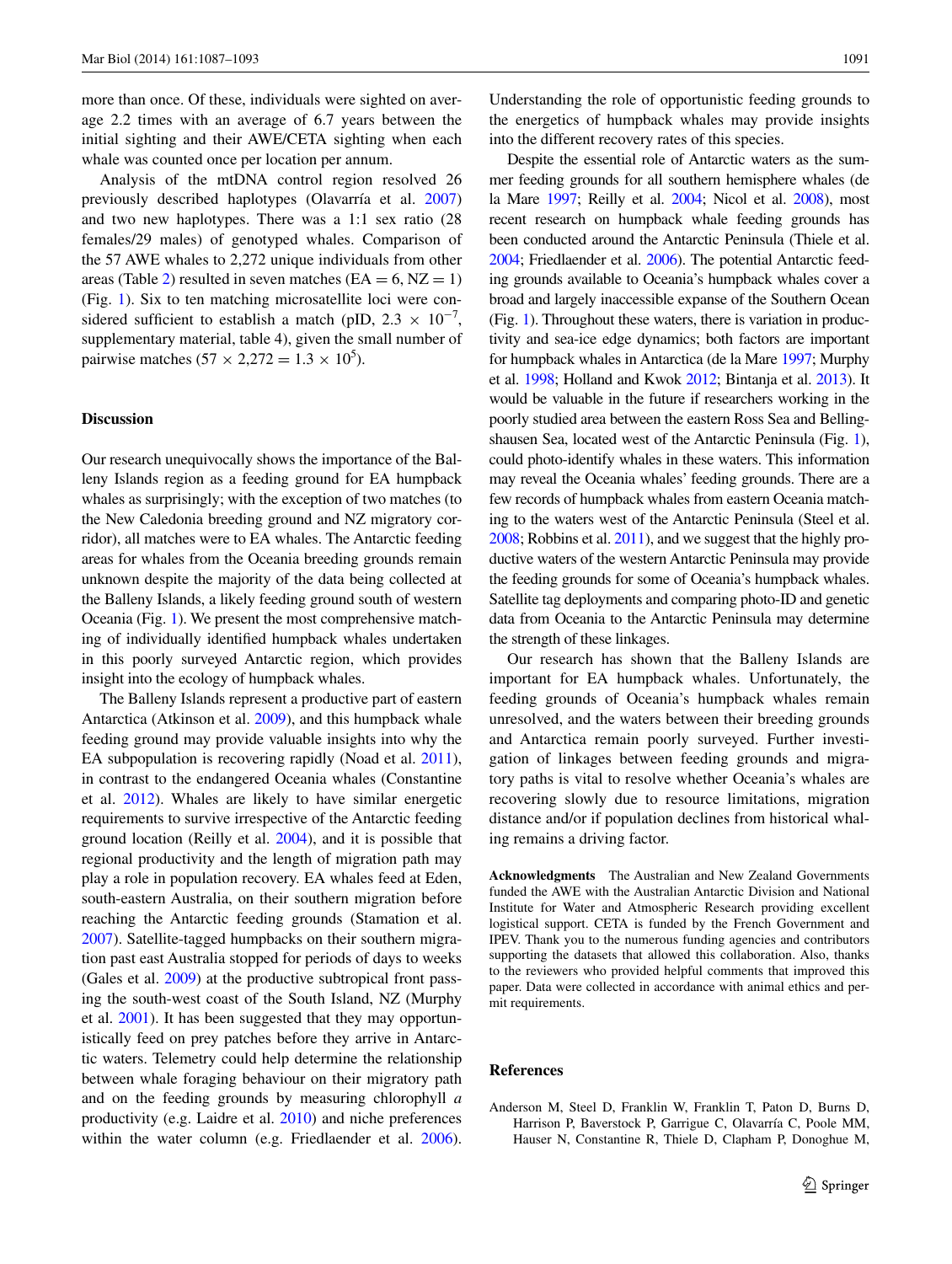Baker CS (2010) Microsatellite genotype matches of eastern Australian humpback whales to Area V feeding and breeding grounds. Paper SC/62/SH7 presented to the IWC scientific committee. Morocco, Agadir, p 11

- <span id="page-5-23"></span>Atkinson A, Siegel V, Pakhomov EA, Jessopp MJ, Loeb V (2009) A re-appraisal of the total biomass and annual production of Antarctic krill. Deep-Sea Res I 56:727–740
- <span id="page-5-15"></span>Bérubé M, Jørgensen H, McEwing R, Palsbøll PJ (2000) Polymorphic di-nucleotide microsatellite loci isolated from the humpback whale, *Megaptera novaeangliae*. Mol Ecol 9:2181–2183
- <span id="page-5-33"></span>Bintanja R, van Oldenborgh GJ, Drijfhout SS, Wouters B, Katsman CA (2013) Important role for ocean warming and increased iceshelf melt in Antarctic sea-ice expansion. Nat Geosci 6:376–379
- <span id="page-5-3"></span>Childerhouse S, Jackson J, Baker CS, Gales N, Clapham PJ, Brownell RL (2008) *Megaptera novaeangliae*, Oceania subpopulation. IUCN Red List of Threatened Species. (<http://www.iucnredlist.org/>)
- <span id="page-5-0"></span>Clapham P (2009) Humpback whale *Megaptera novaeangliae*. In: Perrin WF, Würsig B, Thewissen JGM (eds) Encyclopedia of marine mammals. Academic Press, San Diego, pp 582–585
- <span id="page-5-1"></span>Clapham P, Baker CS (2002) Whaling, modern. In: Perrin WF, Würsig B, Thewissen JGM (eds) Encyclopedia of marine mammals. Academic Press, San Diego, pp 1328–1332
- <span id="page-5-4"></span>Constantine R, Jackson JA, Steel D, Baker CS, Brooks L, Burns D, Clapham P, Hauser N, Madon B, Mattila D, Oremus M, Poole M, Robbins J, Thompson K, Garrigue C (2012) Abundance of humpback whales in Oceania using photo-identification and microsatellite genotyping. Mar Ecol Prog Ser 453:249–261
- <span id="page-5-5"></span>Dawbin WH (1964) Movements of whales marked in the south west Pacific ocean 1952 to 1962. Norsk Hvalfangst Tid 53:68–78
- <span id="page-5-29"></span>de la Mare WK (1997) Abrupt mid-twentieth-century decline in Antarctic sea-ice extent from whaling records. Nature 389: 57–60
- <span id="page-5-11"></span>Franklin W, Franklin T, Brooks L, Gibbs N, Childerhouse S, Smith F, Burns D, Paton D, Garrigue C, Constantine R, Poole MM, Hauser N, Donoghue M, Russell K, Mattila DK, Robbins J, Oosterman A, Leaper R, Harrison P, Baker S, Clapham P (2012) Antarctic waters (Area V) near the Balleny Islands are a summer feeding area for some eastern Australian breeding stock E(i) humpback whales (*Megaptera novaeangliae*). J Cetacean Res Manag 12:321–327
- <span id="page-5-28"></span>Friedlaender AS, Halpin PN, Qian SS, Lawson GL, Wiebe PH, Thiele D, Read AJ (2006) Whale distribution in relation to prey abundance and oceanographic processes in shelf waters of the western Antarctic Peninsula. Mar Ecol Prog Ser 317:297–310
- <span id="page-5-13"></span>Gales N (2010) Antarctic whale expedition: preliminary science field report and summary. Unpublished Report, Australian Marine Mammal Centre, Australian Antarctic Division, Hobart, Australia, p 21
- <span id="page-5-25"></span>Gales N, Double M, Robinson S, Jenner C, Jenner M, King E, Gedamke J, Paton D, Raymond B (2009) Satellite tracking of southbound East Australian humpback whales (*Megaptera novaeangliae*): challenging the feast or famine model for migrating whales. Paper SC61/SH/17 presented to the IWC scientific committee. Portugal, Madeira, p 11
- <span id="page-5-8"></span>Garland EC, Gedamke J, Rekdahl ML, Noad MJ, Garrigue C, Gales N (2013) Humpback whale song on the Southern Ocean feeding grounds: implications for cultural transmission. PLoS ONE 8:e79422
- <span id="page-5-6"></span>Garrigue C, Zerbini AN, Geyer Y, Heide-Jørgensen M-P, Hanaoka W, Clapham P (2010a) Movements of satellite-monitored humpback whales from New Caledonia. J Mamm 9:109–115
- <span id="page-5-14"></span>Garrigue C, Peltier H, Ridoux V, Franklin T, Charrassin J-B (2010b) CETA: a new cetacean observation program in East Antarctica. Paper SC/62/SH3 presented to the IWC scientific committee. Morocco, Agadir, p 5
- <span id="page-5-7"></span>Hauser N, Zerbini AN, Geyer Y, Heide-Jørgensen M-P, Clapham P (2010) Movements of satellite-monitored humpback whales,

*Megaptera novaeangliae*, from the Cook Islands. Mar Mamm Sci 26:679–685

- <span id="page-5-21"></span>Hoffman JI, Amos W (2005) Microsatellite genotyping errors: detection approaches, common sources and consequences for paternal exclusion. Mol Ecol 14:599–612
- <span id="page-5-32"></span>Holland PR, Kwok R (2012) Wind-driven trends in Antarctic sea-ice drift. Nat Geosci 5:872–875
- <span id="page-5-20"></span>Kalinowski ST, Taper ML, Marshall TC (2007) Revising how the computer program Cervus accommodates genotyping error increases success in paternity assignment. Mol Ecol 16:1099–1106
- <span id="page-5-12"></span>Katona S, Baxter B, Brazier O, Kraus S, Perkins J, Whitehead H (1979) Identification of humpback whales by fluke photographs. In: Winn HE, Olla BL (eds) Behavior of marine animals. Plenum Press, New York
- <span id="page-5-10"></span>Kaufman GD, Osmond MG, Ward AJ, Forestell PH (1990) Photographic documentation of the migratory movement of humpback whale (*Megaptera novaeangliae*) between east Australia and Antarctic Area V. Rep Int Whal Comn Special Issue 12:265–267
- <span id="page-5-27"></span>Laidre KL, Heide-Jørgensen MP, Logsdin ML, Delwiche L, Nielsen TG (2010) A whale of an opportunity: examining the vertical structure of chlorophyll-*a* in high Arctic waters using instrumented marine predators. Mar Biol Res 6:519–529
- <span id="page-5-17"></span>Morin PA, Nestler A, Rubio-Cisneros NT, Robertson KM, Mesnick SL (2005) Interfamilial characterization of a region of the ZFX and ZFY genes facilitates sex determination in cetaceans and other mammals. Mol Ecol 14:3275–3286
- <span id="page-5-22"></span>Morin PA, Martien KK, Archer FI, Cipriano F, Steel D, Jackson J, Taylor BL (2010) Applied conservation genetics and the need for quality control and reporting of genetic data used in fisheries and wildlife management. J Hered 101:1–10
- <span id="page-5-31"></span>Murphy EJ, Boyd PW, Leakey RJG, Atkinson A, Edwards ES, Robinson C, Priddle J, Bury SJ, Robins DB, Burkill PH, Savidge G, Owens NJP, Turner D (1998) Carbon flux in ice-ocean-plankton systems of the Bellingshausen Sea during a period of ice retreat. J Mar Syst 17:207–227
- <span id="page-5-26"></span>Murphy RJ, Pinkerton MH, Richardson KM, Bradford-Grieve JM, Boyd W (2001) Phytoplankton distributions around New Zealand derived from SeaWiFS remotely sensed ocean colour data. NZ J Mar Freshw Res 35:343–362
- <span id="page-5-30"></span>Nicol S, Worby A, Leaper R (2008) Changes in the Antarctic sea ice ecosystem: potential effects on krill and baleen whales. Mar Freshw Res 59:361–382
- <span id="page-5-2"></span>Noad MJ, Dunlop RA, Paton D, Cato DH (2011) Absolute and relative abundance estimates of Australian east coast humpback whales (*Megaptera novaeangliae*). J Cetacean Res Manag 3:243–252
- <span id="page-5-18"></span>Olavarría C, Baker CS, Garrigue C, Poole M, Hauser N, Caballero S, Flórez-González L, Brasseur M, Bannister J, Capella J, Clapham P, Dodemont R, Donoghue M, Jenner C, Jenner M-N, Moro D, Oremus M, Paton D, Rosenbaum H, Russell K (2007) Population structure of South Pacific humpback whales and the origin of the Eastern Polynesian breeding grounds. Mar Ecol Prog Ser 330:257–268
- <span id="page-5-16"></span>Palsbøll PJ, Bérubé M, Larsen AH, Jørgensen H (1997) Primers for the amplification of tri- and tetramer microsatellite loci in baleen whales. Mol Ecol 6:893–895
- <span id="page-5-19"></span>Peakall R, Smouse PE (2012) GenAlEx 6.5: genetic analysis in Excel—an update. Population genetic software for teaching and research. Bioinformatics 28:2537–2539
- <span id="page-5-24"></span>Reilly S, Hedley S, Borberg J, Hewitt R, Thiele D, Watkins J, Naganobu M (2004) Biomass and energy transfer to baleen whales in the South Atlantic sector of the southern ocean. Deep-Sea Res II 51:1397–1409
- <span id="page-5-9"></span>Robbins J, Dalla Rosa L, Allen JM, Mattila DK, Secchi ER, Friedlaender AS, Stevick PT, Nowacek DP, Steel D (2011) Return